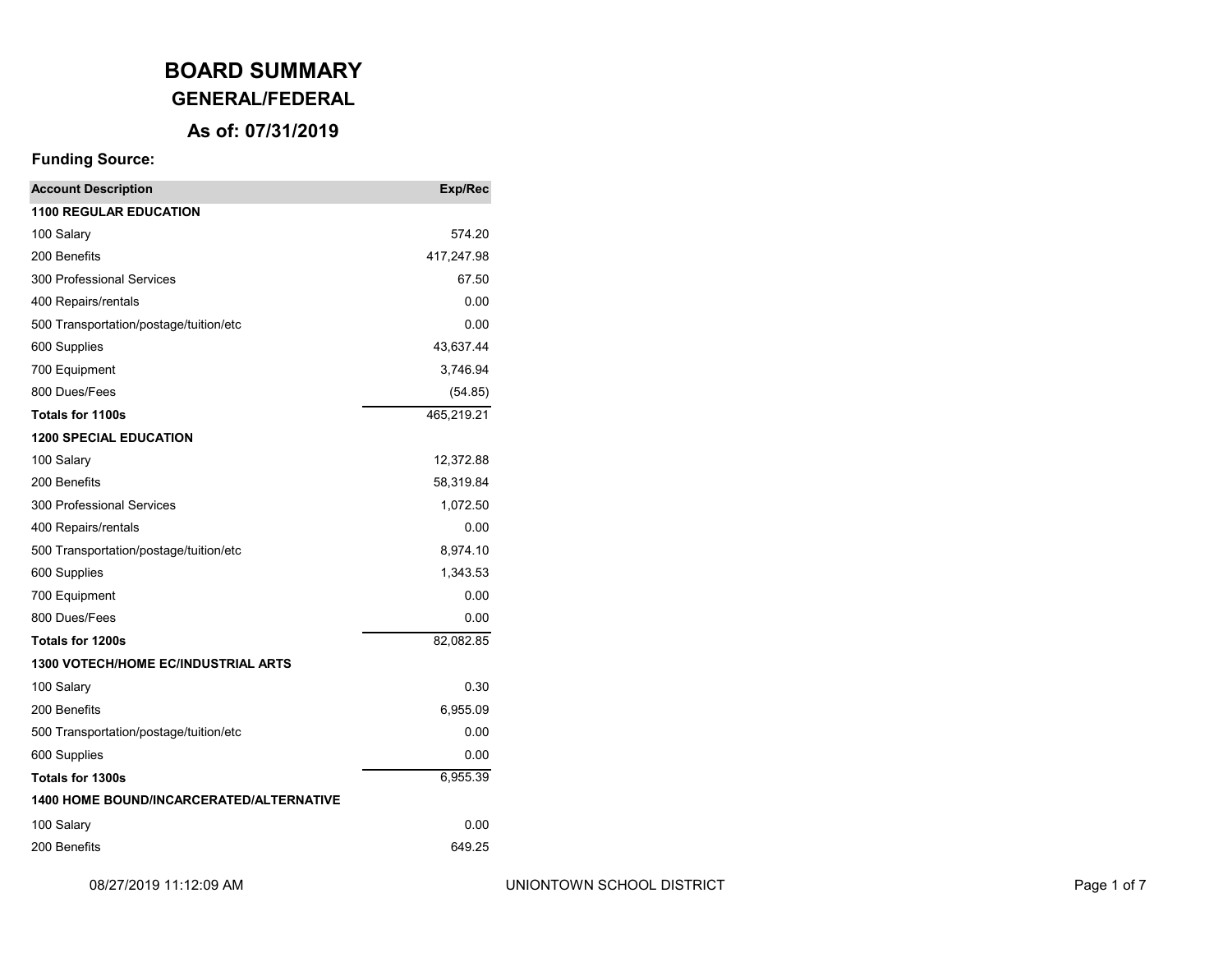# **BOARD SUMMARY GENERAL/FEDERAL**

## **As of: 07/31/2019**

### **Funding Source:**

| 500 Transportation/postage/tuition/etc | 1,294.53   |
|----------------------------------------|------------|
| <b>Totals for 1400s</b>                | 1,943.78   |
| <b>1500 NONPUBLIC SCHOOL PGM</b>       |            |
| 300 Professional Services              | 14,284.93  |
| Totals for 1500s                       | 14,284.93  |
| 2100 GUIDANCE/PSYCHOLOGIST             |            |
| 100 Salary                             | 11,608.20  |
| 200 Benefits                           | 19,473.08  |
| 400 Repairs/rentals                    | 0.00       |
| 500 Transportation/postage/tuition/etc | 0.00       |
| 600 Supplies                           | 0.00       |
| Totals for 2100s                       | 31,081.28  |
| 2200 LIBRARY/CURRICULUM/BOARD/TAX      |            |
| 100 Salary                             | 10,420.72  |
| 200 Benefits                           | 14,275.07  |
| 300 Professional Services              | 21,049.88  |
| 400 Repairs/rentals                    | 159.81     |
| 500 Transportation/postage/tuition/etc | 0.00       |
| 600 Supplies                           | 100.00     |
| Totals for 2200s                       | 46,005.48  |
| <b>2300 SUPERINTENDENT/PRINCIPALS</b>  |            |
| 100 Salary                             | 63,549.06  |
| 200 Benefits                           | 51,149.70  |
| 300 Professional Services              | 26,713.91  |
| 400 Repairs/rentals                    | 3,478.46   |
| 500 Transportation/postage/tuition/etc | 182.12     |
| 600 Supplies                           | 65.00      |
| 800 Dues/Fees                          | 5,284.00   |
| Totals for 2300s                       | 150,422.25 |
|                                        |            |

#### **2400 NURSES/PHYSICIAN/DENTAL**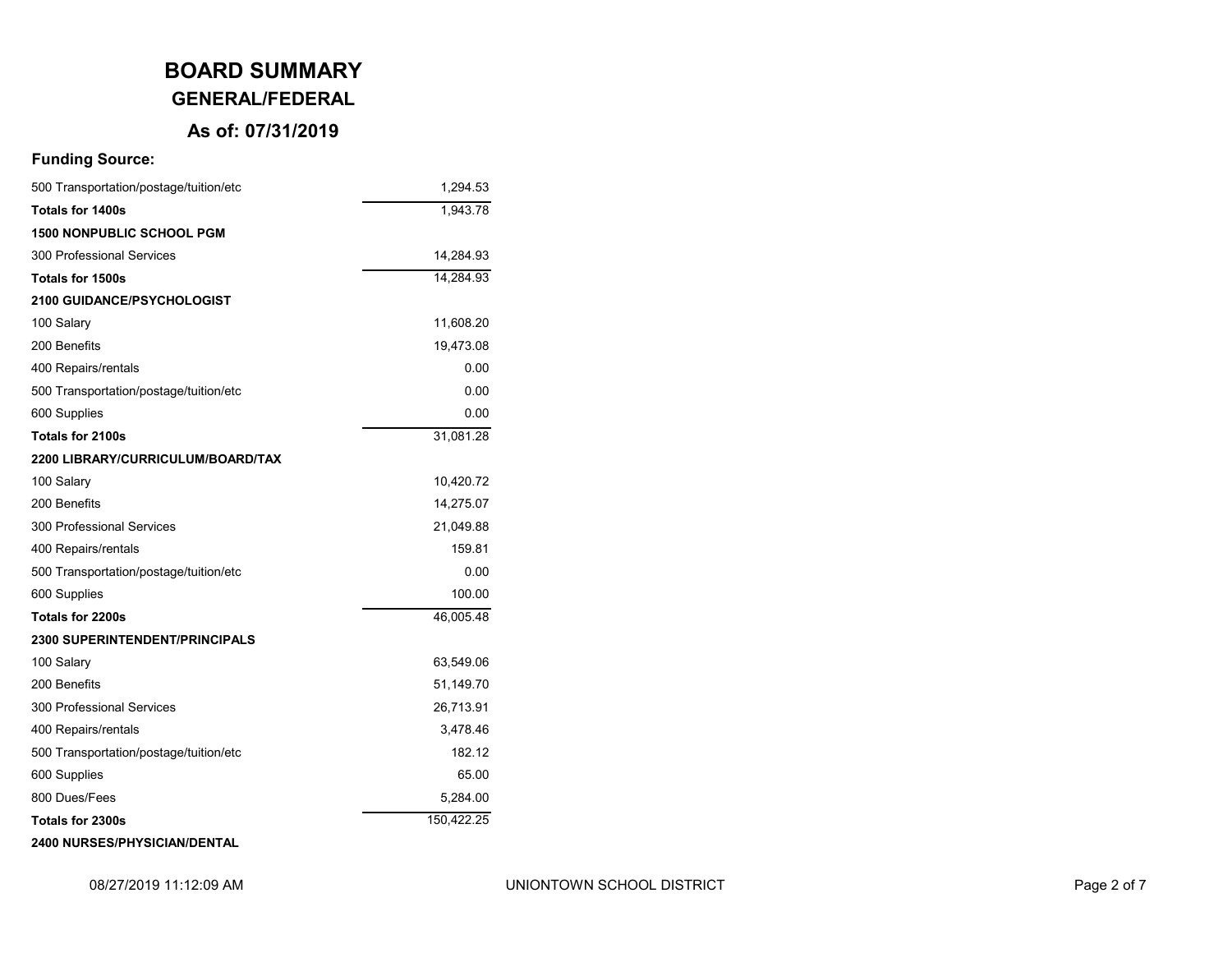# **GENERAL/FEDERAL**

### **As of: 07/31/2019**

| 100 Salary                                   | 0.06       |
|----------------------------------------------|------------|
| 200 Benefits                                 | 7,719.97   |
| 300 Professional Services                    | 1,394.00   |
| 400 Repairs/rentals                          | 0.00       |
| 500 Transportation/postage/tuition/etc       | 0.00       |
| 600 Supplies                                 | 0.00       |
| 700 Equipment                                | 0.00       |
| Totals for 2400s                             | 9,114.03   |
| <b>2500 BUSINESS OFFICE</b>                  |            |
| 100 Salary                                   | 12,451.62  |
| 200 Benefits                                 | 9,044.65   |
| 300 Professional Services                    | 0.00       |
| 400 Repairs/rentals                          | 0.00       |
| 500 Transportation/postage/tuition/etc       | 0.00       |
| 600 Supplies                                 | 228.90     |
| 800 Dues/Fees                                | 0.00       |
| Totals for 2500s                             | 21,725.17  |
| <b>2600 BUILDINGS &amp; GROUNDS/SECURITY</b> |            |
| 100 Salary                                   | 105,906.18 |
| 200 Benefits                                 | 97,964.87  |
| 300 Professional Services                    | 0.00       |
| 400 Repairs/rentals                          | 79,262.29  |
| 500 Transportation/postage/tuition/etc       | 3,264.34   |
| 600 Supplies                                 | 3,503.74   |
| 700 Equipment                                | 0.00       |
| 800 Dues/Fees                                | 0.00       |
| Totals for 2600s                             | 289,901.42 |
| <b>2700 TRANSPORTATION</b>                   |            |
| 100 Salary                                   | 11,430.67  |
| 200 Benefits                                 | 9,214.87   |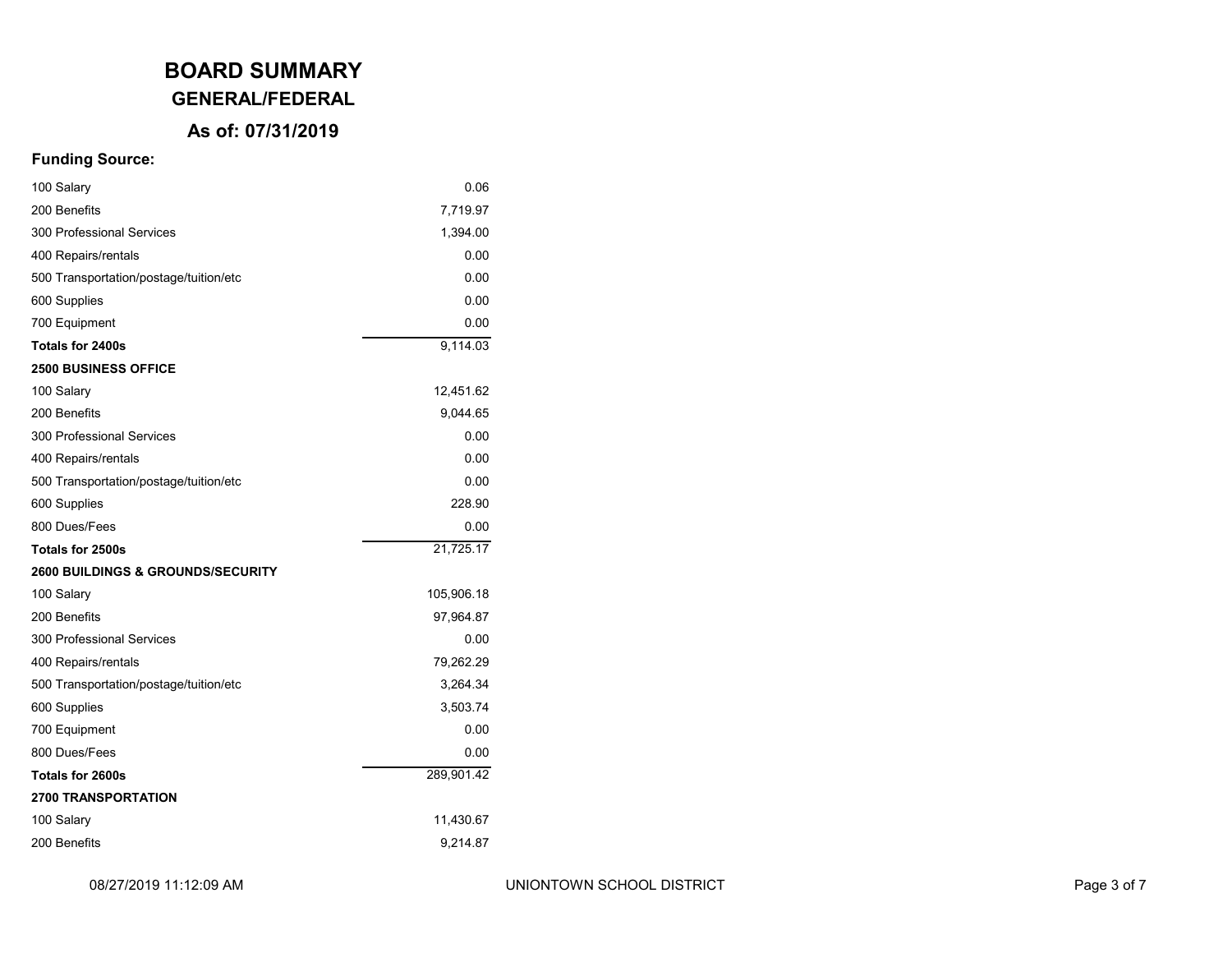# **GENERAL/FEDERAL**

### **As of: 07/31/2019**

| 400 Repairs/rentals                    | 732.91    |
|----------------------------------------|-----------|
| 500 Transportation/postage/tuition/etc | 2,145.67  |
| 600 Supplies                           | 563.21    |
| 800 Dues/Fees                          | 0.00      |
| <b>Totals for 2700s</b>                | 24,087.33 |
| <b>2800 TECHNOLOGY</b>                 |           |
| 100 Salary                             | 6,763.28  |
| 200 Benefits                           | 6,272.51  |
| 300 Professional Services              | 16,116.00 |
| 400 Repairs/rentals                    | 0.00      |
| 500 Transportation/postage/tuition/etc | 0.00      |
| 600 Supplies                           | 21,156.08 |
| 700 Equipment                          | 0.00      |
| 800 Dues/Fees                          | 50.00     |
| Totals for 2800s                       | 50,357.87 |
| <b>2900 INTERMEDIATE UNIT</b>          |           |
| 500 Transportation/postage/tuition/etc | 0.00      |
| Totals for 2900s                       | 0.00      |
| <b>3200 ATHLETICS</b>                  |           |
| 100 Salary                             | 0.00      |
| 200 Benefits                           | 0.00      |
| 300 Professional Services              | 0.00      |
| 500 Transportation/postage/tuition/etc | 0.00      |
| 600 Supplies                           | 1,625.45  |
| 700 Equipment                          | 0.00      |
| 800 Dues/Fees                          | 1,895.00  |
| <b>Totals for 3200s</b>                | 3,520.45  |
| <b>3300 COMMUNITY SERVICES</b>         |           |
| 100 Salary                             | 0.00      |
| 200 Benefits                           | 0.00      |
|                                        |           |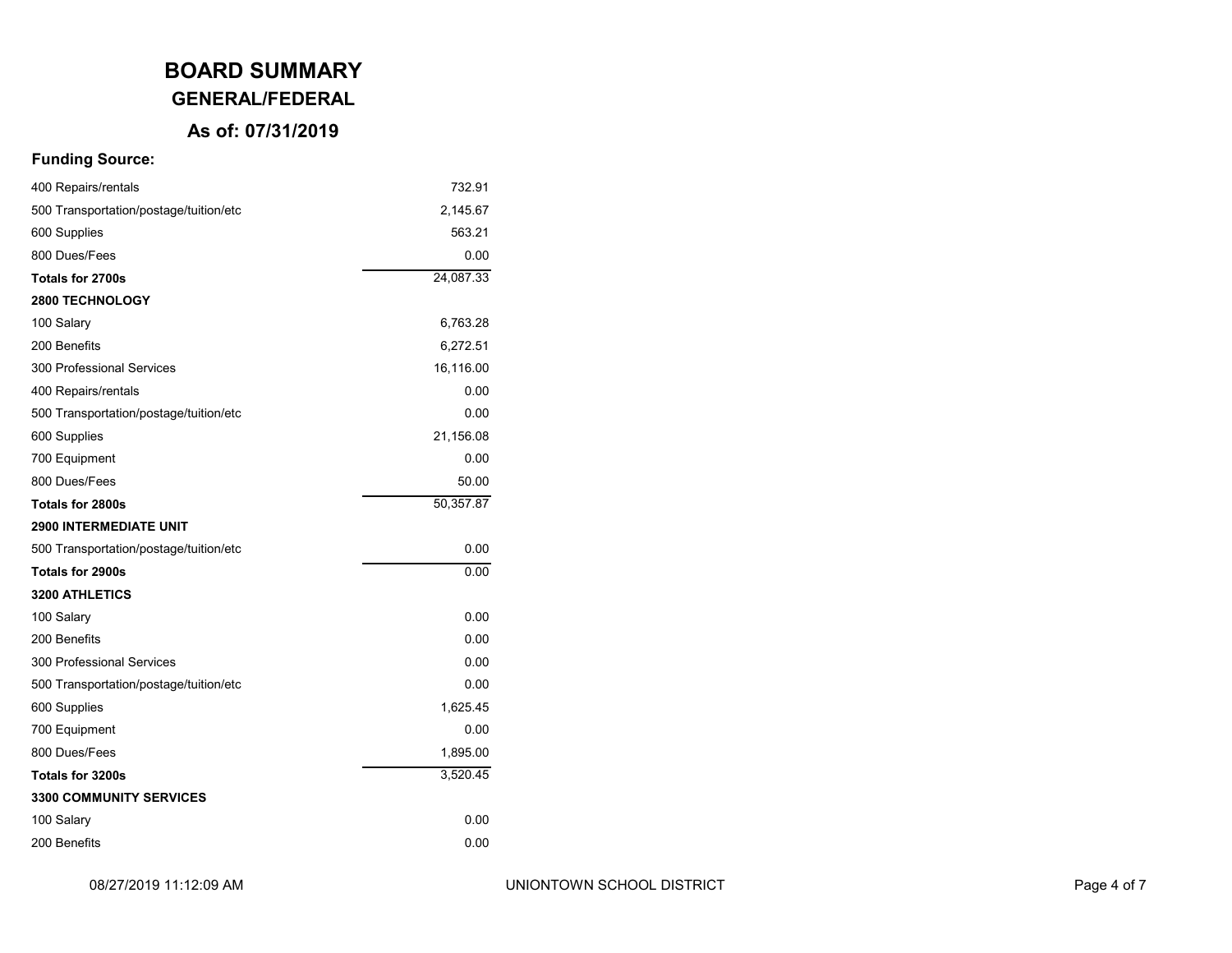# **GENERAL/FEDERAL**

### **As of: 07/31/2019**

| <b>4500 BUILDING ACQUISITION</b> |          |
|----------------------------------|----------|
| 700 Equipment                    | 1,998.37 |
| Totals for 4500s                 | 1,998.37 |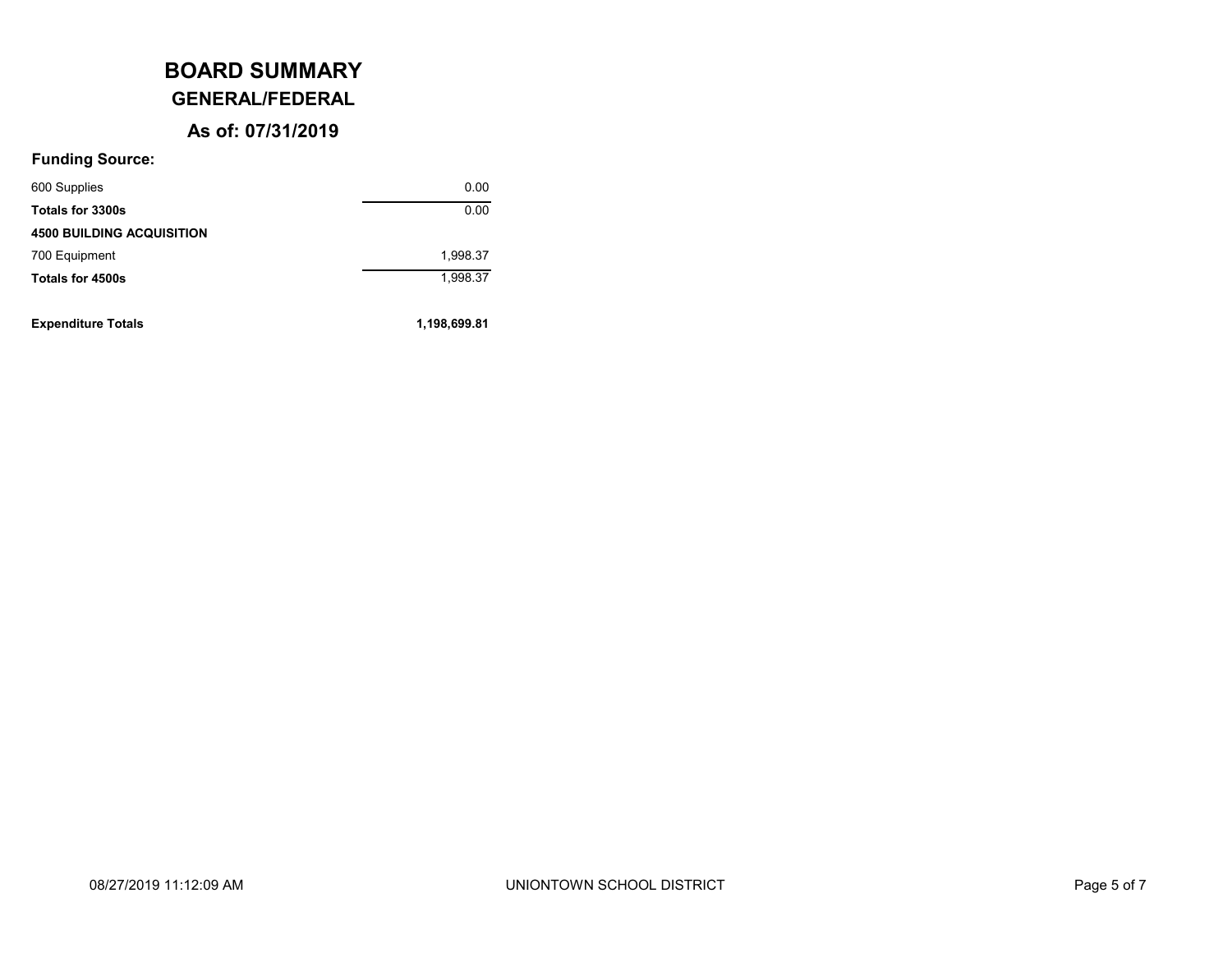# **Fund:**

# **As of: 07/31/2019**

| <b>Account Description</b>     | <b>Original Budget</b> | <b>Current Budget</b> | <b>Outstanding Enc</b> | Exp/Rec       | <b>Balance</b> |
|--------------------------------|------------------------|-----------------------|------------------------|---------------|----------------|
|                                |                        |                       |                        |               |                |
| <b>Total Expenditure</b>       | 44,372,965.00          | 44,372,965.00         | 0.00                   | 1.198.699.81  | 43,174,265.19  |
| <b>Total Other Expenditure</b> | 2,570,443.00           | 2,570,443.00          | 0.00                   | 0.00          | 2,570,443.00   |
| <b>Total Revenue</b>           | 46,805,347.00          | 46,805,347.00         | 0.00                   | (944, 062.34) | 47,749,409.34  |
| <b>Total Other Revenue</b>     | 0.00                   | 0.00                  | 0.00                   | 0.00          | 0.00           |